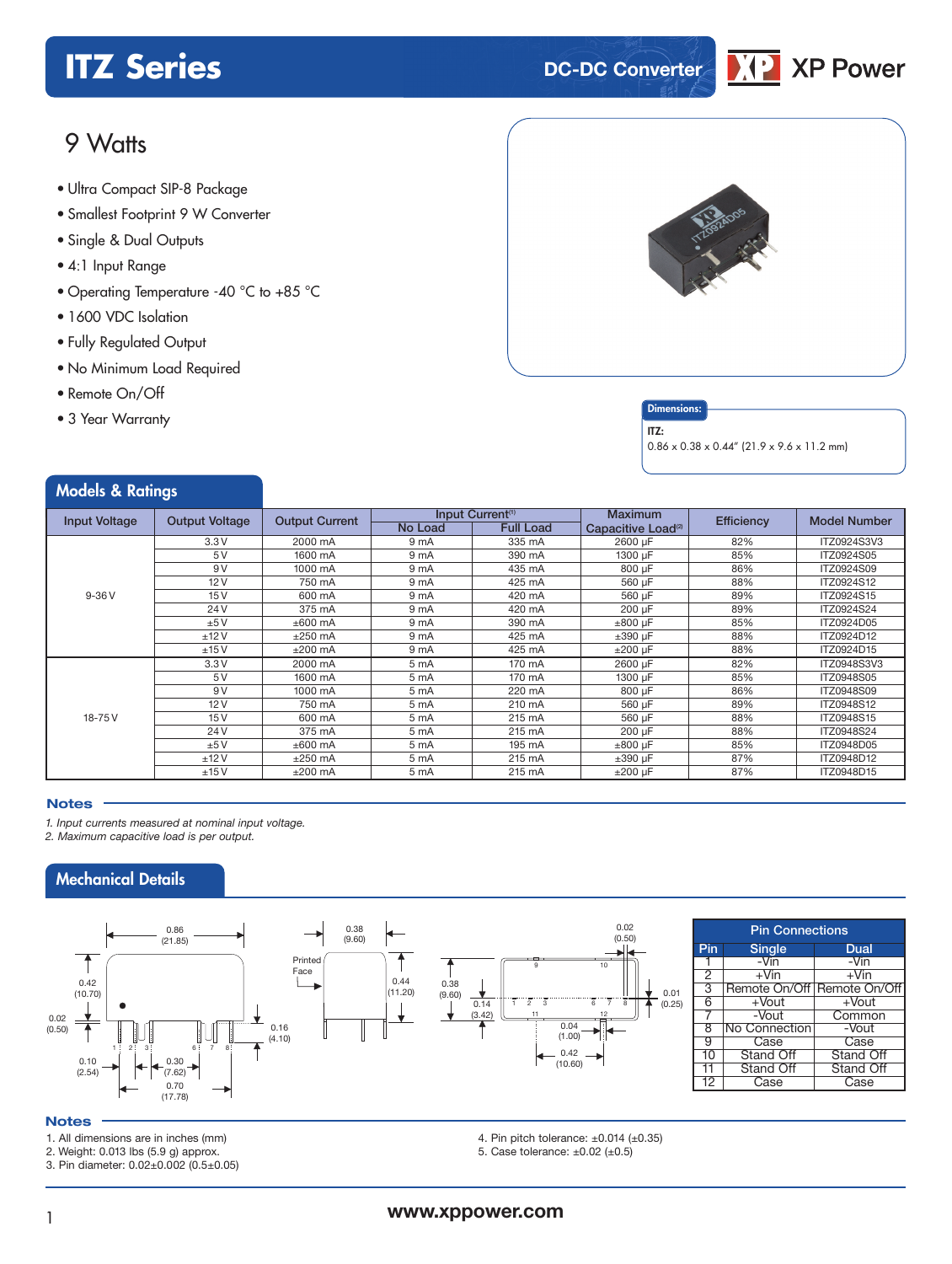## **ITZ Series**



48 V nominal

100 VDC for 100 ms 48 V models



Input Characteristic Minimum Typical Maximum Units Notes & Conditions Input Voltage Range **9** 36 36 VDC 24 V nominal<br>18 75 VDC 48 V nominal Input Filter Capacitor Input Reflected Ripple 20040 mA pk-pk 24/48 V input. Through 12 µH inductor and 47 µF capacitor

Input Surge **100 Contract 100 ms** 24 V models<br>
The Contract of the Contract 100 ms 24 V models

| <b>Output</b>                   |                                                                                                                                                                                                                                                                                                            |                |         |               |                                                                                                             |
|---------------------------------|------------------------------------------------------------------------------------------------------------------------------------------------------------------------------------------------------------------------------------------------------------------------------------------------------------|----------------|---------|---------------|-------------------------------------------------------------------------------------------------------------|
| Characteristic                  | <b>Minimum</b>                                                                                                                                                                                                                                                                                             | <b>Typical</b> | Maximum | <b>Units</b>  | <b>Notes &amp; Conditions</b>                                                                               |
| Output Voltage                  | 3.3                                                                                                                                                                                                                                                                                                        |                | 30      | <b>VDC</b>    | See Models and Ratings table                                                                                |
| Initial Set Accuracy            |                                                                                                                                                                                                                                                                                                            |                | ±1      | $\%$          | At full load                                                                                                |
| Minimum Load                    | $\Omega$                                                                                                                                                                                                                                                                                                   |                |         | A             | No minimum load required                                                                                    |
| Line Regulation                 |                                                                                                                                                                                                                                                                                                            |                | ±0.2    | $\frac{0}{0}$ |                                                                                                             |
|                                 |                                                                                                                                                                                                                                                                                                            |                | ±0.5    | %             | Single output from 0 to full load                                                                           |
| Load Regulation                 |                                                                                                                                                                                                                                                                                                            |                | ±1      | $\%$          | Dual output and single 3V3 output from 0 to full load                                                       |
| <b>Cross Regulation</b>         |                                                                                                                                                                                                                                                                                                            |                | $+5$    | $\%$          | On dual output models when one load is varied between<br>25% and 100% and other is fixed at 100%            |
| <b>Transient Response</b>       |                                                                                                                                                                                                                                                                                                            |                | ±5/±3   | % deviation   | For 3V3 & 5V output models / all other models.<br>Recovery within 2% in less than 2ms for a 25% load change |
| Ripple & Noise                  |                                                                                                                                                                                                                                                                                                            |                | 75      | mV pk-pk      | 20 MHz bandwidth. Measured using 0.1 µF ceramic capacitor                                                   |
| <b>Short Circuit Protection</b> |                                                                                                                                                                                                                                                                                                            |                |         |               | Continuous, with auto recovery                                                                              |
| Over Voltage Protection         |                                                                                                                                                                                                                                                                                                            | 130            |         | $\%$          |                                                                                                             |
| Over Load Protection            |                                                                                                                                                                                                                                                                                                            | 180            |         | %             |                                                                                                             |
| Maximum Capacitive Load         |                                                                                                                                                                                                                                                                                                            |                |         |               | See Models and Ratings table                                                                                |
| <b>Temperature Coefficient</b>  |                                                                                                                                                                                                                                                                                                            |                | 0.02    | $\%$ /°C      |                                                                                                             |
| Remote On/Off                   | Output is on if remote on/off (pin 3) is open circuit.<br>Output is off if 2-4 mA current is applied to remote on/off (pin 3) via 1 k $\Omega$ resistor.<br>Maxiumum pin voltage is 5 V and maximum current into pin 3 is 4 mA.<br>Note: Output may be affected with current into the pin as low as 10 µA. |                |         |               |                                                                                                             |

## **General**

| Characteristic                  | <b>Minimum</b>  | <b>Typical</b> | <b>Maximum</b> | <b>Units</b>     | <b>Notes &amp; Conditions</b> |
|---------------------------------|-----------------|----------------|----------------|------------------|-------------------------------|
| Efficiency                      |                 | 88             |                | %                | See Models and Ratings table  |
| Isolation: Input to Output      | 1600            |                |                | <b>VDC</b>       | For 60 seconds                |
| Isolation: Input/Output to Case | 1000            |                |                | <b>VDC</b>       | For 60 seconds                |
| <b>Switching Frequency</b>      |                 | 400/500        |                | kHz              | 24 V input/48 V input         |
| <b>Isolation Resistance</b>     | 10 <sup>9</sup> |                |                | Ω                |                               |
| <b>Isolation Capacitance</b>    |                 | 50             |                | pF               |                               |
| Power Density                   |                 |                | 62.6           | Win <sup>3</sup> |                               |
| Mean Time Between Failure       | 900             |                |                | <b>KHrs</b>      | MIL-HDBK-217F, +25 °C GB      |
| Weight                          |                 | 0.013(5.9)     |                | Ib(g)            |                               |

| <b>Environmental</b>         |                |                |                |              |                                                                                                                       |
|------------------------------|----------------|----------------|----------------|--------------|-----------------------------------------------------------------------------------------------------------------------|
| Characteristic               | <b>Minimum</b> | <b>Typical</b> | <b>Maximum</b> | <b>Units</b> | <b>Notes &amp; Conditions</b>                                                                                         |
| <b>Operating Temperature</b> | $-40$          |                | $+85$          | °C           | Derate from 100% load at +60 °C to no load at +85 °C,<br>and 100% load at 50 °C to no load at<br>85 °C for 3V3 models |
| Storage Temperature          | $-55$          |                | $+125$         | °C           |                                                                                                                       |
| Case Temperature             |                |                | $+100$         | °C           |                                                                                                                       |
| Humidity                     |                |                | 95             | %RH          | Non-condensing                                                                                                        |
| Cooling                      |                |                |                |              | Natural convection                                                                                                    |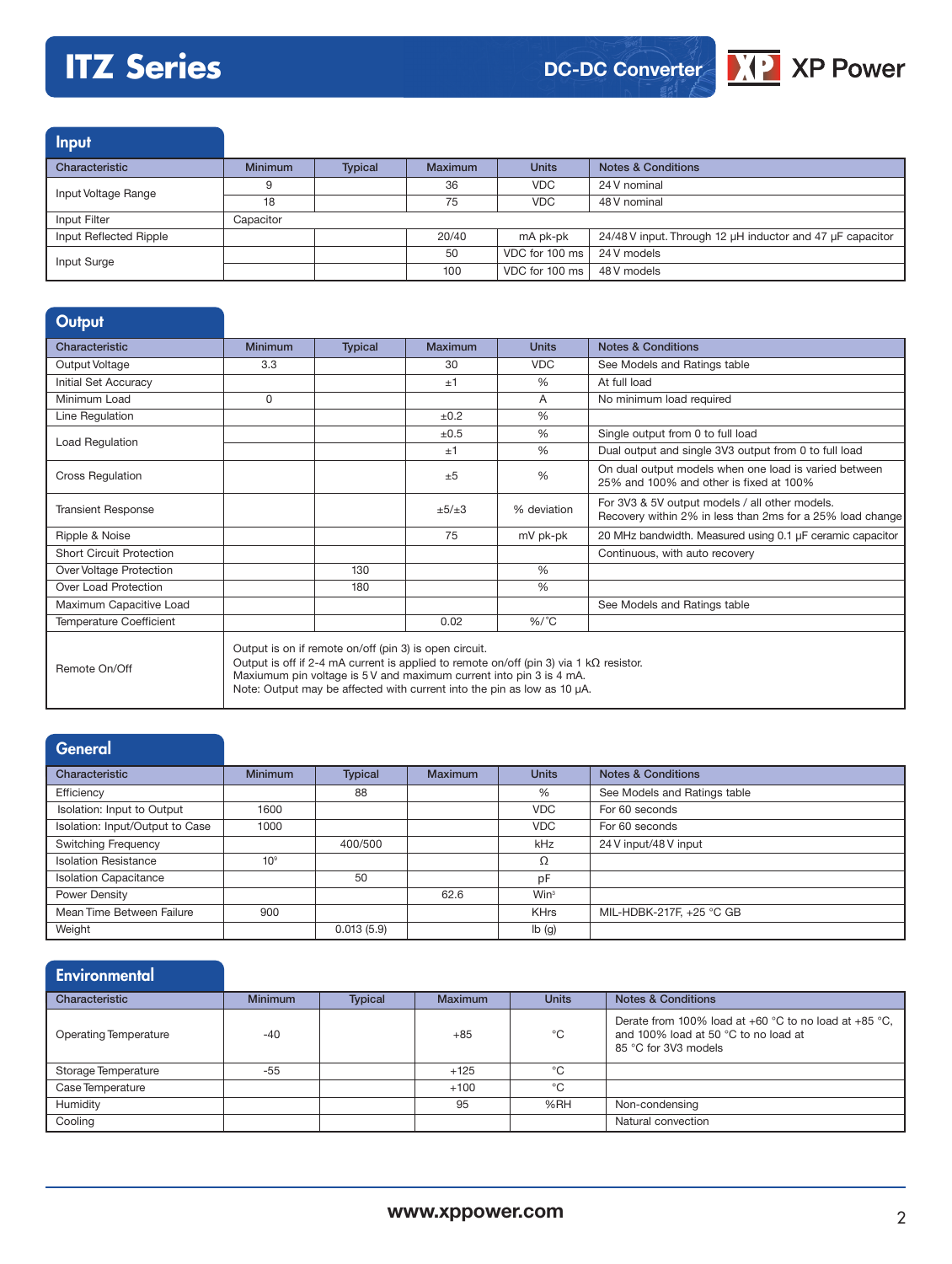## **ITZ Series**



 $\sqrt{12}$  XP Power

2 +Vin +Vin<br>3 Remote On/Off Remote On/Off 3 Remote On/Off Remote On<br>
6 + Vout + Vout<br>
7 - Vout Commo +Vout<br>-Vout

7 -Vout Common<br>8 No Connection -Vout 8 No Connection - Vout<br>9 Case Case

10 Stand Off Stand Off Stand Off Stand Off Stand Off Stand Off

Case Case

9 Case<br>10 Stand Off

11 Stand Off<br>12 Case



| Phenomenon | Standard | <b>Test Level</b> | <b>Notes &amp; Conditions</b> |
|------------|----------|-------------------|-------------------------------|
| Conducted  | EN55032  | Class A           | See application note          |
| Radiated   | EN55032  | Class A           | See application note          |

## EMC: Immunity

| <b>Phenomenon</b>      | Standard    | <b>Test Level</b>      | Criteria       | <b>Notes &amp; Conditions</b> |
|------------------------|-------------|------------------------|----------------|-------------------------------|
| <b>ESD Immunity</b>    | EN61000-4-2 | $\pm 6$ kV/ $\pm 8$ kV | $\overline{A}$ | Contact/Air Discharge         |
| Radiated Immunity      | EN61000-4-3 | 20 Vrms                | $\overline{A}$ |                               |
| EFT/Burst              | EN61000-4-4 | $±2$ kV                |                | See application note          |
| Surges                 | EN61000-4-5 | $±2$ kV                |                | See application note          |
| Conducted Immunity     | EN61000-4-6 | $10V$ rms              |                |                               |
| <b>Magnetic Fields</b> | EN61000-4-8 | $100$ A/m              |                |                               |

## Mechanical Details



#### **Notes**

- 1. All dimensions are in inches (mm)
- 2. Weight: 0.013 lbs (5.9 g) approx.

3. Pin diameter: 0.02±0.002 (0.5±0.05)

4. Pin pitch tolerance: ±0.014 (±0.35) 5. Case tolerance:  $\pm 0.02$  ( $\pm 0.5$ )